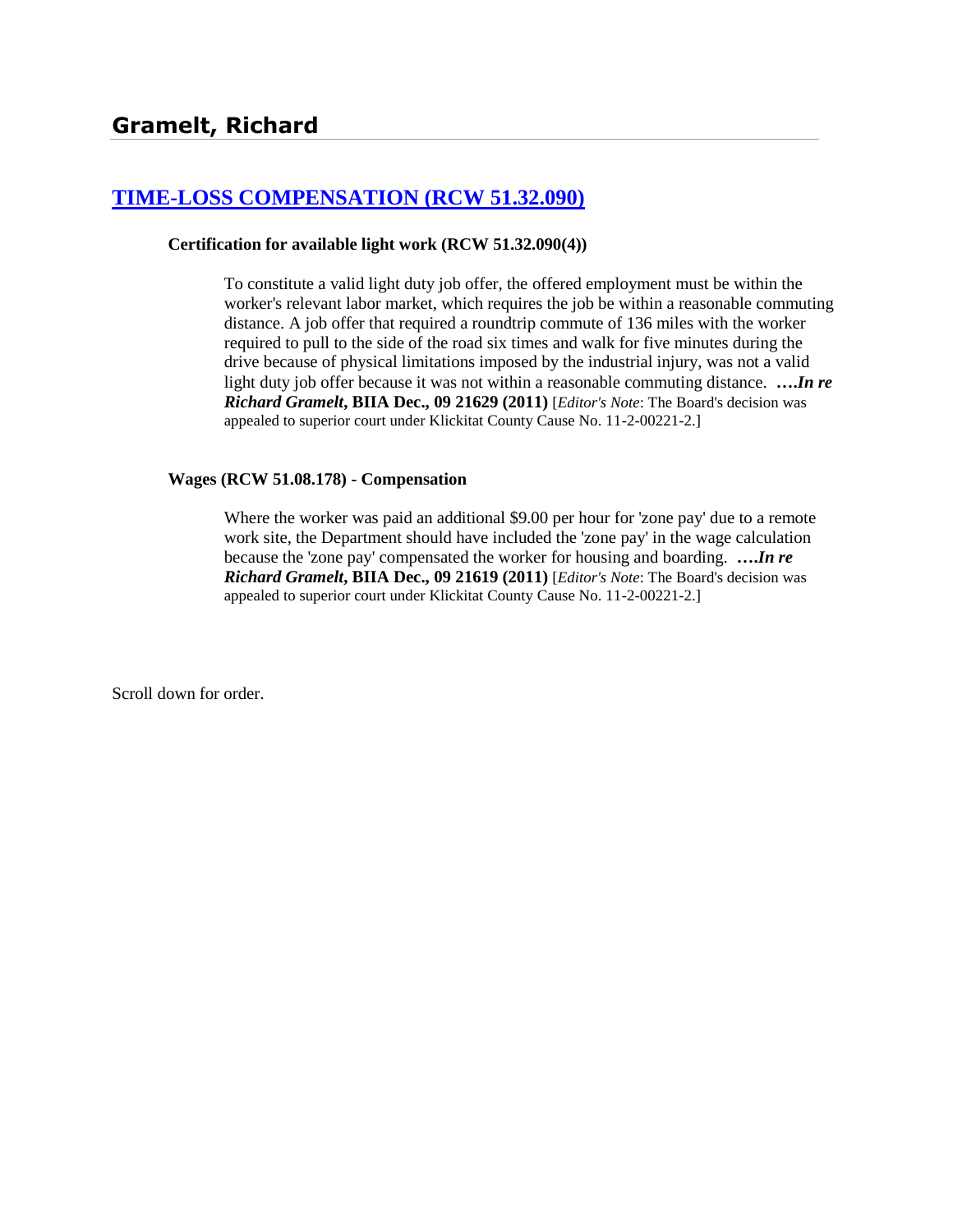# **BEFORE THE BOARD OF INDUSTRIAL INSURANCE APPEALS STATE OF WASHINGTON**

**) )**

**)**

**IN RE: RICHARD M. GRAMELT )**

**DOCKET NOS. 09 21629, 09 21630, 09 21726, 09 23363, 10 10725, 10 10726, 10 11821, 10 12125 & 10 12524**

**CLAIM NO. AH-68269 ) DECISION AND ORDER**

APPEARANCES:

1

2

3

4

5

6

7

8 9

10

11

12

13

20

21

22

23

24

Claimant, Richard M. Gramelt, by Parham, Hall & Karmy, per Jill A. Karmy

Employer, Christenson Electric, Inc., by Comprehensive Risk Management, per Terry D. Peterson

Department of Labor and Industries, by The Office of the Attorney General, per Robert Hatfield, Assistant

14 15 16 17 18 19 In Docket No. 09 21629, the claimant, Richard M. Gramelt, filed an appeal with the Board of Industrial Insurance Appeals on November 13, 2009, from an order of the Department of Labor and Industries dated September 14, 2009. In this order, the Department affirmed the provisions of an order dated July 9, 2009, in which it paid time loss compensation benefits to Mr. Gramelt for July 7, 2009, and ended payment of such benefits for the stated reason that the claimant was able to work. The Department order is **AFFIRMED**.

In Docket No. 09 21630, the claimant, Richard M. Gramelt, filed an appeal with the Board of Industrial Insurance Appeals on November 13, 2009, from a decision of the Department of Labor and Industries dated November 2, 2009. In this decision, the Department declared the light duty job which Christenson Electric, Inc., offered to Mr. Gramelt was a valid job offer. The Department decision is **REVERSED AND REMANDED**.

25 26 27 28 29 30 In Docket No. 09 21726, the claimant, Richard M. Gramelt, filed an appeal with the Board of Industrial Insurance Appeals on November 16, 2009, from a decision of the Department of Labor and Industries dated October 16, 2009. In this decision the Department declared that fees that Mr. Gramelt paid for parking could not be taken into account in the Department's calculation of loss of earning power benefits for which the claimant was eligible. The Department decision is **AFFIRMED**.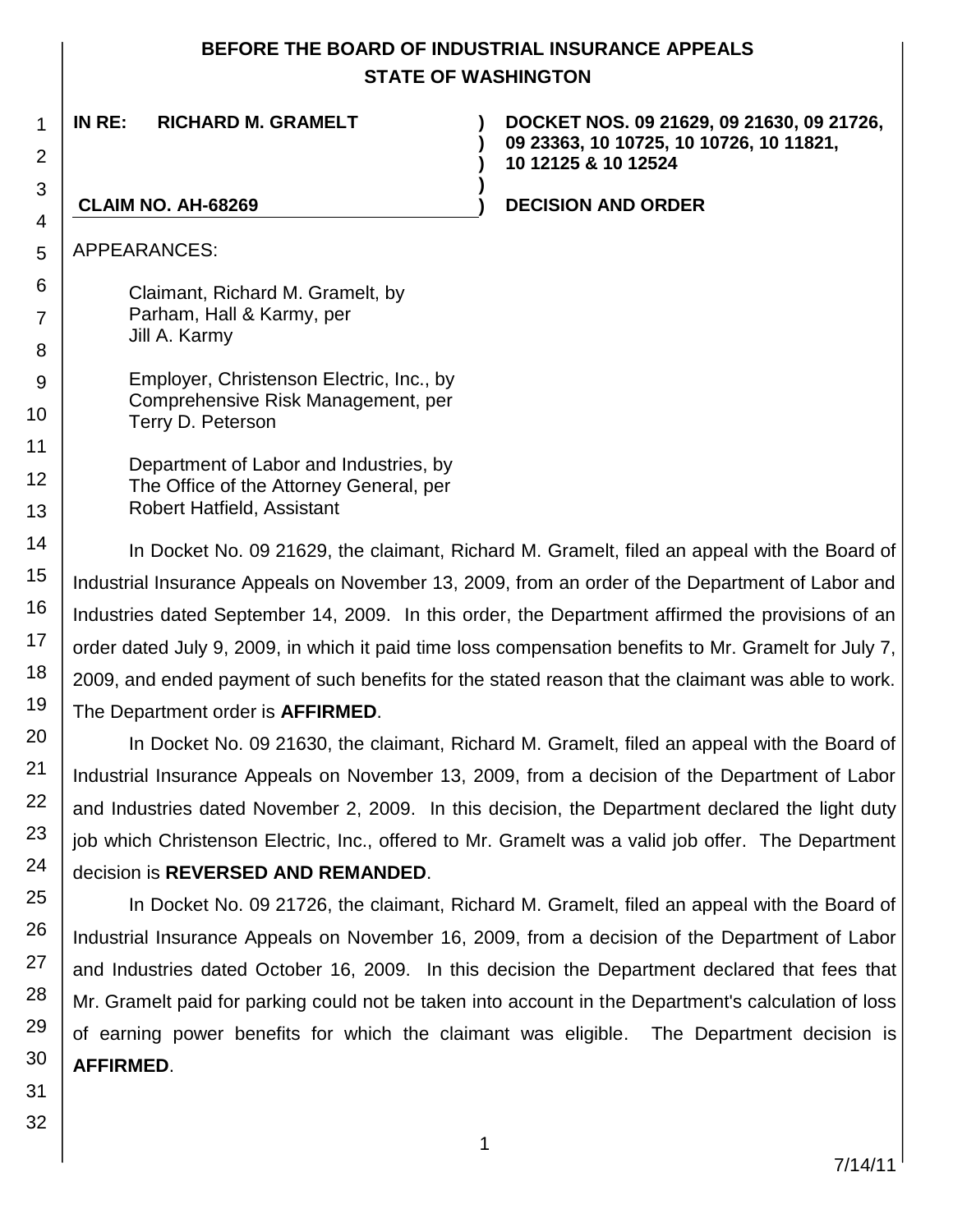1 2 3 4 5 6 7 8 In Docket No. 09 23363, the claimant, Richard M. Gramelt, filed an appeal with the Board of Industrial Insurance Appeals on December 23, 2009, from an order of the Department of Labor and Industries dated October 30, 2009. In this order, the Department affirmed the provisions of an order dated April 13, 2009, in which it established Mr. Gramelt's monthly rate of time loss compensation benefits based on his status as a married individual who had one dependent, who worked 8 hours per day, 5 days per week, whose hourly earnings were \$34.15, and for whom Christenson Electric, Inc. paid \$1,240.80 per month for health care benefits. The Department order is **REVERSED AND REMANDED**.

9 10 11 12 13 14 In Docket No. 10 10725, the claimant, Richard M. Gramelt, filed an appeal with the Board of Industrial Insurance Appeals on January 22, 2010, from an order of the Department of Labor and Industries dated November 25, 2009. In this order, the Department affirmed the provisions of an order dated September 11, 2009, in which it paid loss of earning power benefits to Mr. Gramelt for the period from August 17, 2009, through August 30, 2009. The Department order is **REVERSED AND REMANDED**.

15 16 17 18 19 20 In Docket No. 10 10726, the claimant, Richard M. Gramelt, filed an appeal with the Board of Industrial Insurance Appeals on January 22, 2010, from an order of the Department of Labor and Industries dated November 30, 2009. In this order, the Department affirmed the provisions of an order dated September 25, 2009, in which it paid loss of earning power benefits to Mr. Gramelt for the period from August 31, 2009, through September 13, 2009. The Department order is **REVERSED AND REMANDED**.

21 22 23 24 25 26 In Docket No. 10 11821, the claimant, Richard M. Gramelt, filed an appeal with the Board of Industrial Insurance Appeals on February 17, 2010, from an order of the Department of Labor and Industries dated December 29, 2009. In this order, the Department affirmed the provisions of an order dated October 28, 2009, in which it paid loss of earning power benefits to Mr. Gramelt for the period from September 28, 2009, through October 11, 2009. The Department order is **REVERSED AND REMANDED**.

27 28 29 30 31 In Docket No. 10 12125, the claimant, Richard M. Gramelt, filed an appeal with the Board of Industrial Insurance Appeals on February 26, 2010, from an order of the Department of Labor and Industries dated January 15, 2010. In this order, the Department closed Mr. Gramelt's claim with compensation for permanent partial disability consistent with the degree of disability represented by Category 2 of WAC 296-20-280, but declared that Mr. Gramelt had the same degree of impairment

32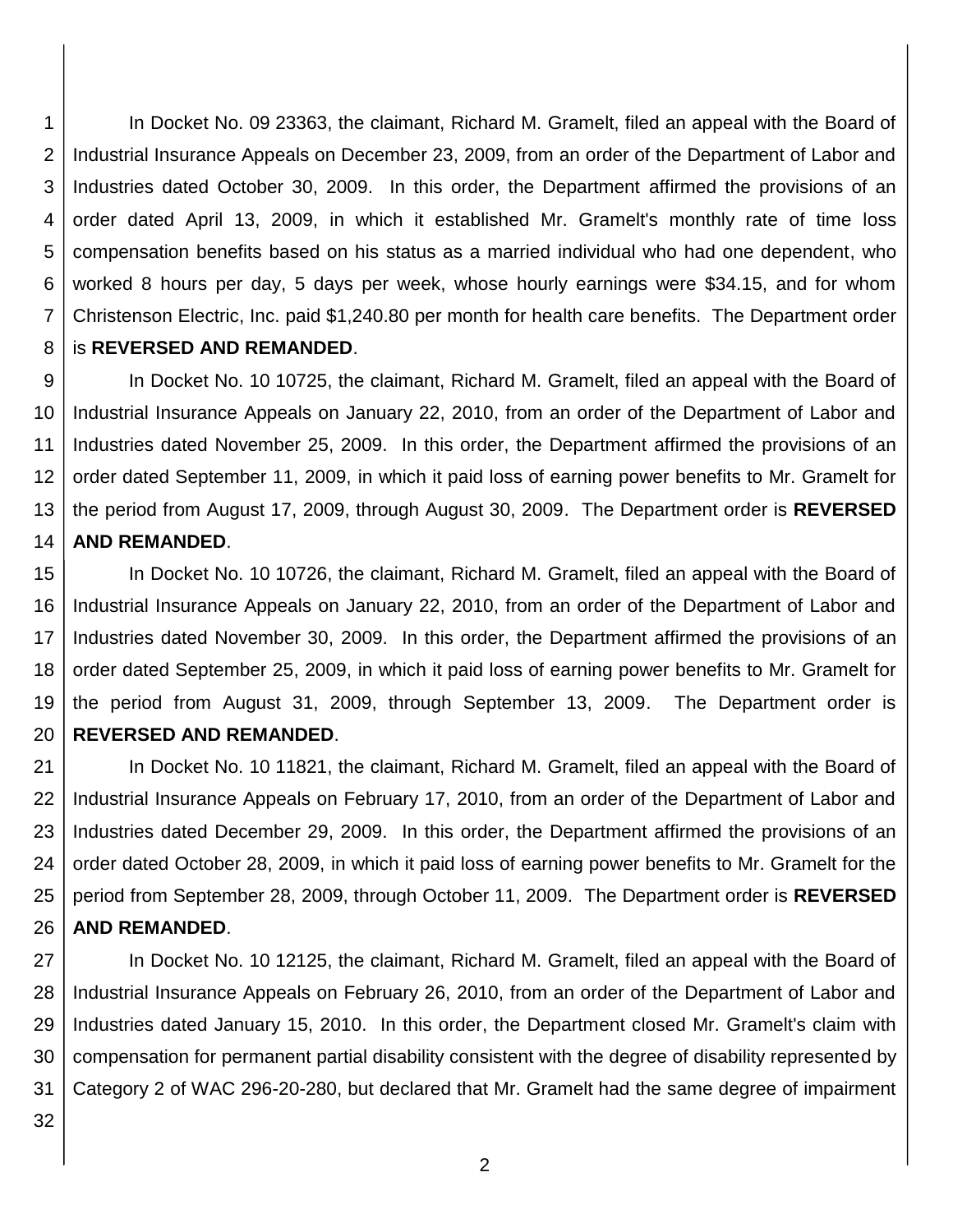1 prior to his industrial injury and did not pay any monetary compensation. The Department order is

#### 2 **REVERSED AND REMANDED**.

3 4 5 6 7 8 In Docket No. 10 12524, the claimant, Richard M. Gramelt, filed an appeal with the Board of Industrial Insurance Appeals on March 4, 2010, from an order of the Department of Labor and Industries dated January 29, 2010. In this order, the Department affirmed the provisions of an order dated November 23, 2009, in which it paid loss of earning power benefits to Mr. Gramelt for the period from October 26, 2009, through November 8, 2009. The Department order is **REVERSED AND REMANDED**.

9

18

19

20

21

22

23

24

25

26

27

28

29

# **DECISION**

10 11 12 13 14 15 As provided by RCW 51.52.104 and RCW 51.52.106, this matter is before the Board for review and decision. The claimant filed a timely Petition for Review of a Proposed Decision and Order issued on May 10, 2011, in which the industrial appeals judge affirmed the orders of the Department dated September 14, 2009, November 2, 2009, October 16, 2009, November 25, 2009, November 30, 2009, December 29, 2009, and January 29, 2010, and reversed and remanded the orders of the Department dated October 30, 2009, and January 15, 2010.

16 17 The Board has reviewed the evidentiary rulings in the record of proceedings and finds that no prejudicial error was committed. The rulings are affirmed.

**ISSUES**

In these appeals, the Board resolves the following issues:

- 1. Was Mr. Gramelt no longer eligible for time loss compensation benefits as of July 8, 2009, because he was no longer temporarily, totally disabled within the meaning of RCW 51.32.090?
- 2. Was the light duty job which Christenson offered Mr. Gramelt a valid job offer within the meaning of WAC 296-19A-010(4)?
- 3. Did the Department have to take into account the amount of money Mr. Gramelt paid for parking while he performed the light duty job Christenson offered him when it calculated his loss of earning power benefits?
- 4. Did the Department incorrectly calculate Mr. Gramelt's monthly rate of time loss compensation benefits because it did not include the sum of \$9 per hour which Christenson paid him as and for "zone pay" and it did not include an accurate number of Mr. Gramelt's dependents?
- 30 31 32 5. Did the Department incorrectly calculate the amount of the loss of earning power benefits to which Mr. Gramelt was entitled during the inclusive periods from August 17, 2009, through September 13, 2009, September 28, 2009, through October 11, 2009, and October 26, 2009, through November 8, 2009, because the calculation was based on an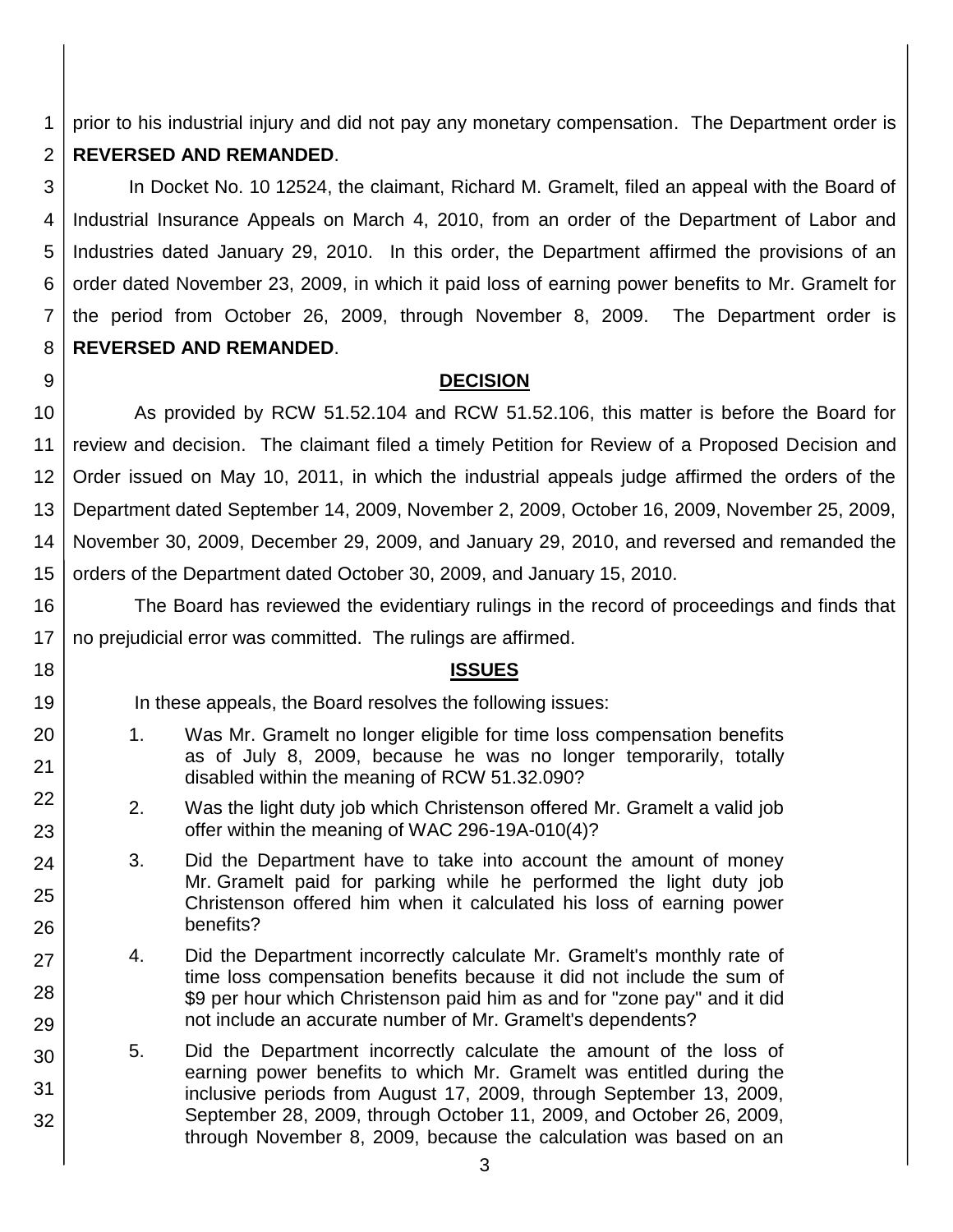incorrect calculation of his monthly rate of time loss compensation benefits?

- 6. Did Mr. Gramelt develop a mental health disorder because of the conditions his industrial injury proximately caused and which required proper and necessary treatment as of January 15, 2010?
- 7. As of January 15, 2010, did Mr. Gramelt require further proper and necessary treatment for any condition his industrial injury proximately caused?

# **RELEVANT FACTS**

The industrial appeals judge accurately summarized the evidence in the Board's record in the Proposed Decision and Order. We will reiterate some of the evidence in order to clearly explain our conclusions.

Mr. Gramelt's entire relevant work history has been as an electrician. On the date he was injured, November 7, 2008, the claimant was married and he had three dependents, two of whom were over the age of 18 but were college students. At all times relevant to this decision, Mr. Gramelt resided in Dallas, Oregon, which is due west of Salem, Oregon.

15 16 17 18 19 20 The lumbar injury that is the subject of this appeal happened during the course of Mr. Gramelt's employment as a journeyman electrician with Christenson Electric, Inc. (hereafter Christenson). Mr. Gramelt's job was to help erect a windmill farm that Christenson was building in the Goldendale, Washington area. Because the work site was remote, Christenson paid the claimant \$9.00 per hour for "zone pay" as well as his usual wages of \$34.15 an hour. The employer also contributed \$1,240.80 per month for Mr. Gramelt's health care benefits.

As a result of Mr. Gramelt's industrial injury, Darrell Brett, M.D., a neurosurgeon, operated on the claimant on January 30, 2009, and performed a left-sided laminectomy and discectomy for a recurrent disc herniation at the L4-5 level of the claimant's spine, and he explored the L5-S1 spinal level. Mr. Gramelt had previously undergone laminectomy surgery at his L4-5 spinal level as the result of an injury that occurred in Oregon.

In July 2009, Christenson offered Mr. Gramelt a light-duty job as an administrative assistant in its Portland office. He accepted the offer and Christenson paid Mr. Gramelt \$10.00 per hour. The claimant stated that he had to pay \$12.95 per day to park at the only location that was close to Christenson's office building.

The distance between the claimant's home and Portland is 68 miles. Dr. Brett understood that Mr. Gramelt had limitations on his ability to sit, so he approved the job offer so long as the

1

2

3

4

5

6

7

8

9

10

11

12

13

14

21

22

23

24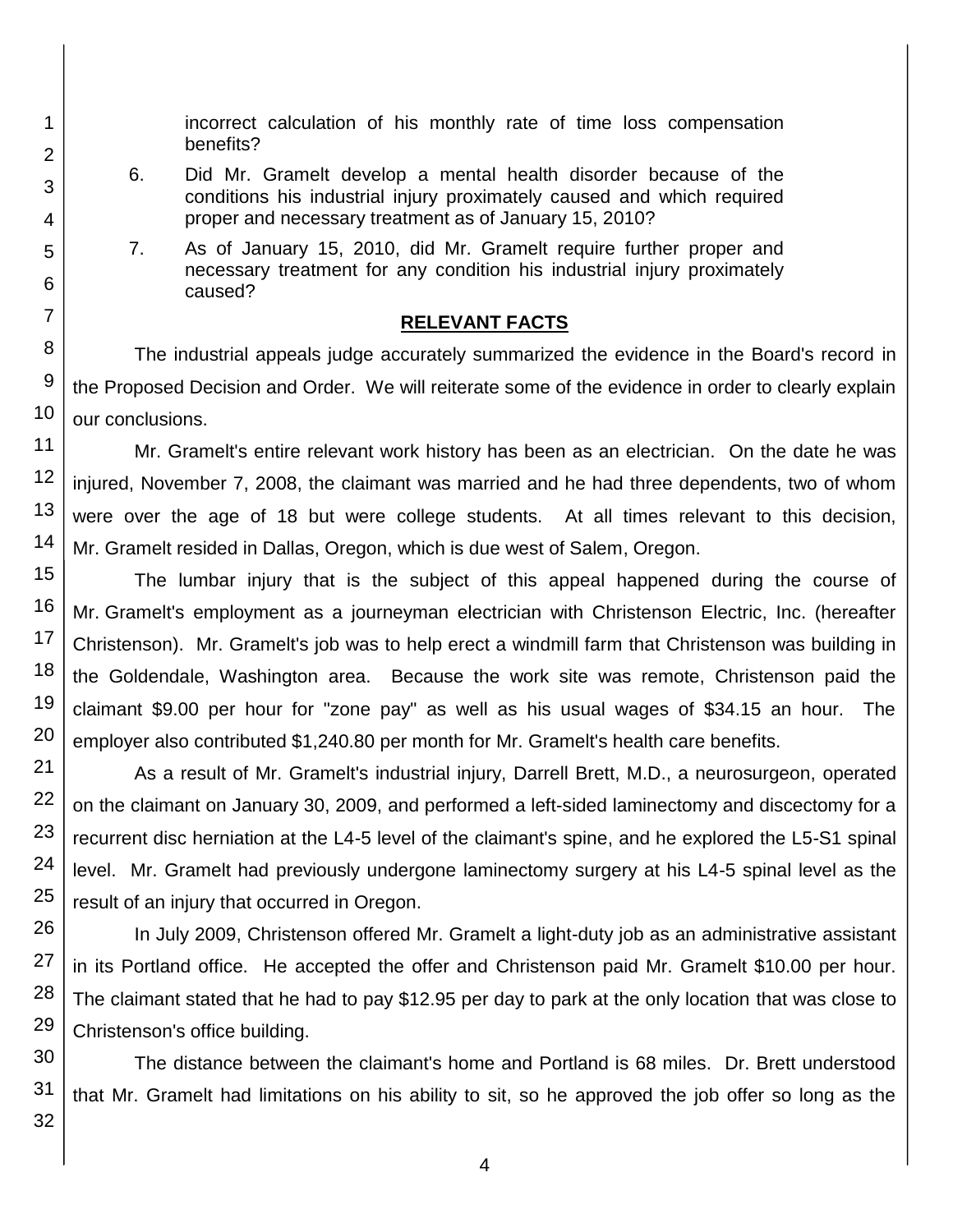1 2 claimant stopped three times and walked about for five minutes each time during his commutes to and from Portland. The claimant followed Dr. Brett's recommendation.

3 4 5 6 7 8 9 Even though he had "[v]ery little" (10/1/10 Tr. at 43) experience or knowledge about computer systems, Mr. Gramelt's primary light-duty job at Christenson was to scan paper documents into the computer system of the business in its effort to become paperless. The claimant performed the work until late November 2009, when he was unable to work because of foot surgery for a condition that is not related to the claim before us. Because of what he called mental stress associated with the job at Christenson, Mr. Gramelt did not return to work after his foot operation.

10 11 12 13 14 15 16 17 18 19 20 Todd Martin is a vocational rehabilitation counselor who, beginning on May 6, 2010, evaluated Mr. Gramelt's ability to work. He characterized the Portland office job the claimant performed as one that is not generally available in the labor market, in part because while the job was clerical in nature, Mr. Gramelt did not type, did not have any skills in working with Windows, Word, or Excel computer programs, and had no experience at answering telephones in an office setting. Mr. Martin declared that the lack of computer skills ruled out the possibility that Mr. Gramelt could work as a construction estimator. Mr. Martin said the claimant was not employable in the competitive labor market as a customer service worker because he had no skills or experience in, among other things, sales, cashiering, computers, or inventory control. The vocational expert declared that it was unreasonable to expect Mr. Gramelt to commute 68 miles each way to Portland in view of his need to stop and walk three times for five minutes each way.

21 22 23 24 On September 2, 2009, two months before Mr. Gramelt ended his light duty job, William Peffley, D.O. who was Mr. Gramelt's primary care physician, diagnosed the claimant as suffering from severe depression. The doctor thereafter treated Mr. Gramelt with anti-depressant and sleep aid medications.

25 26 Dr. Peffley determined that the claimant's industrial injury was a proximate cause of the depression. He elaborated on his reasoning as follows:

Well, I think probably three things. Two I can substantiate well because it's documented, and one is just a gut feeling. First is that, you know, he had family members die, which is always depressing. Well, it's usually depressing, I should say. And number two, he was suffering from the chronic pain which is mentioned throughout the notes, very disheartening for him. Those are the two I can substantiate well.

31 32 The third I see very commonly with patients who get—have pain and can't work, can't provide for their families. It seems to be very disheartening to them, they're somewhat emasculated and can't provide

27

28

29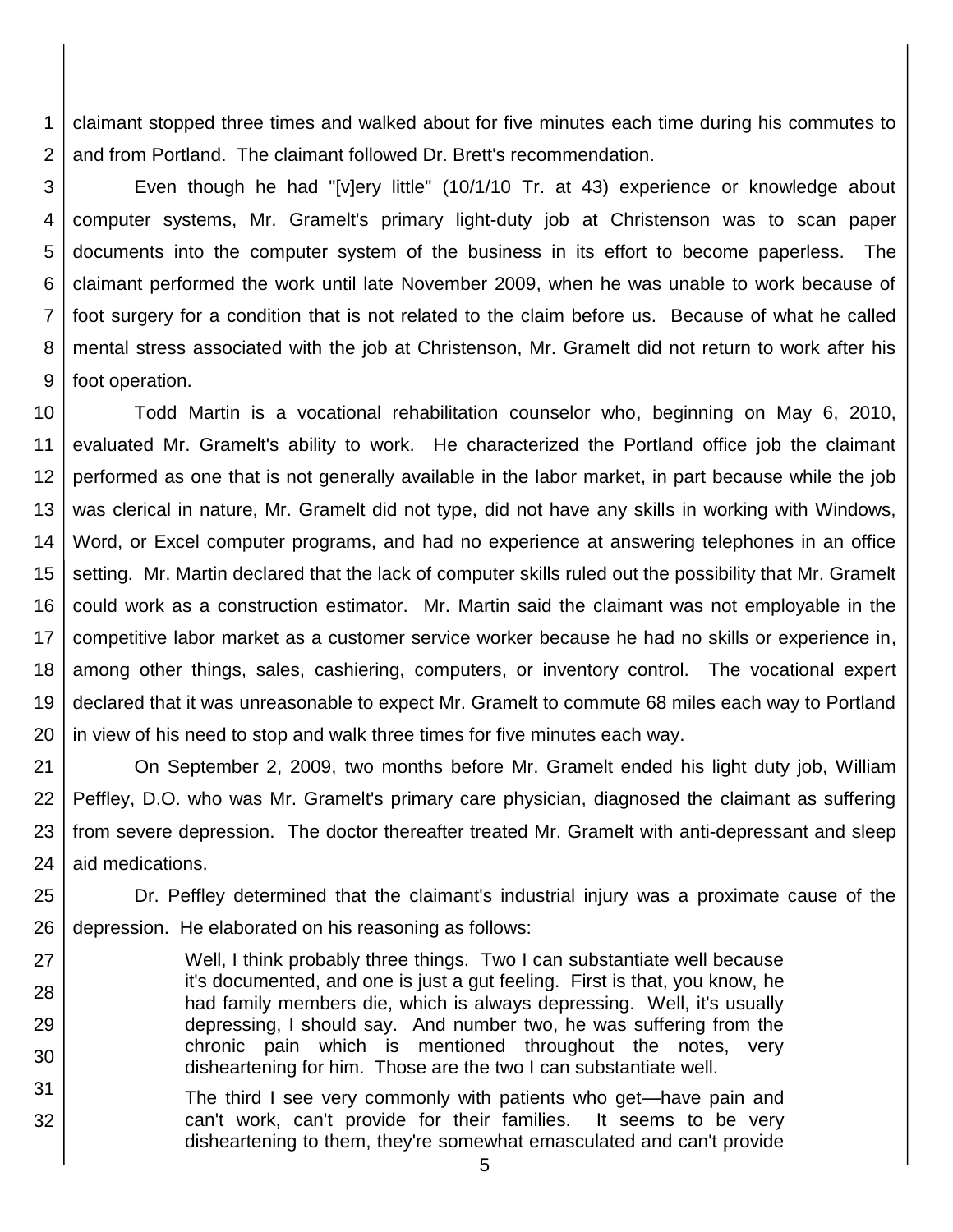for their family, the sense of worth goes down, and that's where those questions about feeling guilty come in. They just feel like they're a burden on people, and I would bet that that was playing into how he was feeling.

4 Peffley Dep. at 18 and 19.

1

2

3

5 6 7 8 9 10 11 12 In October 2009, a little over one month after Dr. Peffley first diagnosed Mr. Gramelt as having a mental health disorder, Stephen Voris, a social worker, began counseling Mr. Gramelt for what the witness concluded was an adjustment disorder with a depressed mood and anxiety. Mr. Voris concluded that the considerable stress Mr. Gramelt experienced because of his inability to work at his usual job and frustration over the circumstances surrounding his performance of the light-duty job at Christenson were causes of the mental health disorder. Mr. Voris averred that as of January 15, 2010, Mr. Gramelt was "still having a lot of problems with his mood and his sleep" (Voris Dep. at 19) and that the claimant continued to require counseling for the problems.

13 14 15 16 17 18 19 20 21 22 23 24 25 Russel Vandenbelt, M.D., is a psychiatrist who examined Mr. Gramelt on July 19, 2010. As the result of his interview of the claimant and review of his medical records, Dr. Vandenbelt ascertained that Mr. Gramelt suffered from major depression. The one-time examining physician determined, however, that there was insufficient information to causally relate the condition to Mr. Gramelt's industrial injury. The psychiatrist knew that the claimant's mother had recently died and that his cousin and the cousin's family had been killed in a motor vehicle accident. Dr. Vandenbelt determined that those circumstances, as well as difficulties with his marriage and finances, and the fact that he was not working and he had uncertainty about his occupational future probably caused Mr. Gramelt's severe depression. The doctor acknowledged that Mr. Gramelt denied having any financial, marital, or heath stressors before he was hurt at Christenson. Dr. Vandenbelt asserted that Mr. Gramelt's 2008 injury was not a factor in the back pain that the claimant experienced. It appears the doctor believed Mr. Gramelt's prior injury in Oregon caused the pain.

### **DECISION**

27 28 29 30 31 The Industrial Insurance Act does not specifically define temporary total disability. Its meaning is derived from RCW 51.08.160 and the holdings in *Leeper v. Department of Labor & Indus.,* 123 Wn.2d 803 (1994), and *Bonko v. Department of Labor & Indus.*, 2 Wn. App. 22 (1970). Those authorities establish that a worker is temporarily, totally disabled when he or she is unable to obtain or perform any form of gainful occupation in the competitive labor market on a reasonably

32

26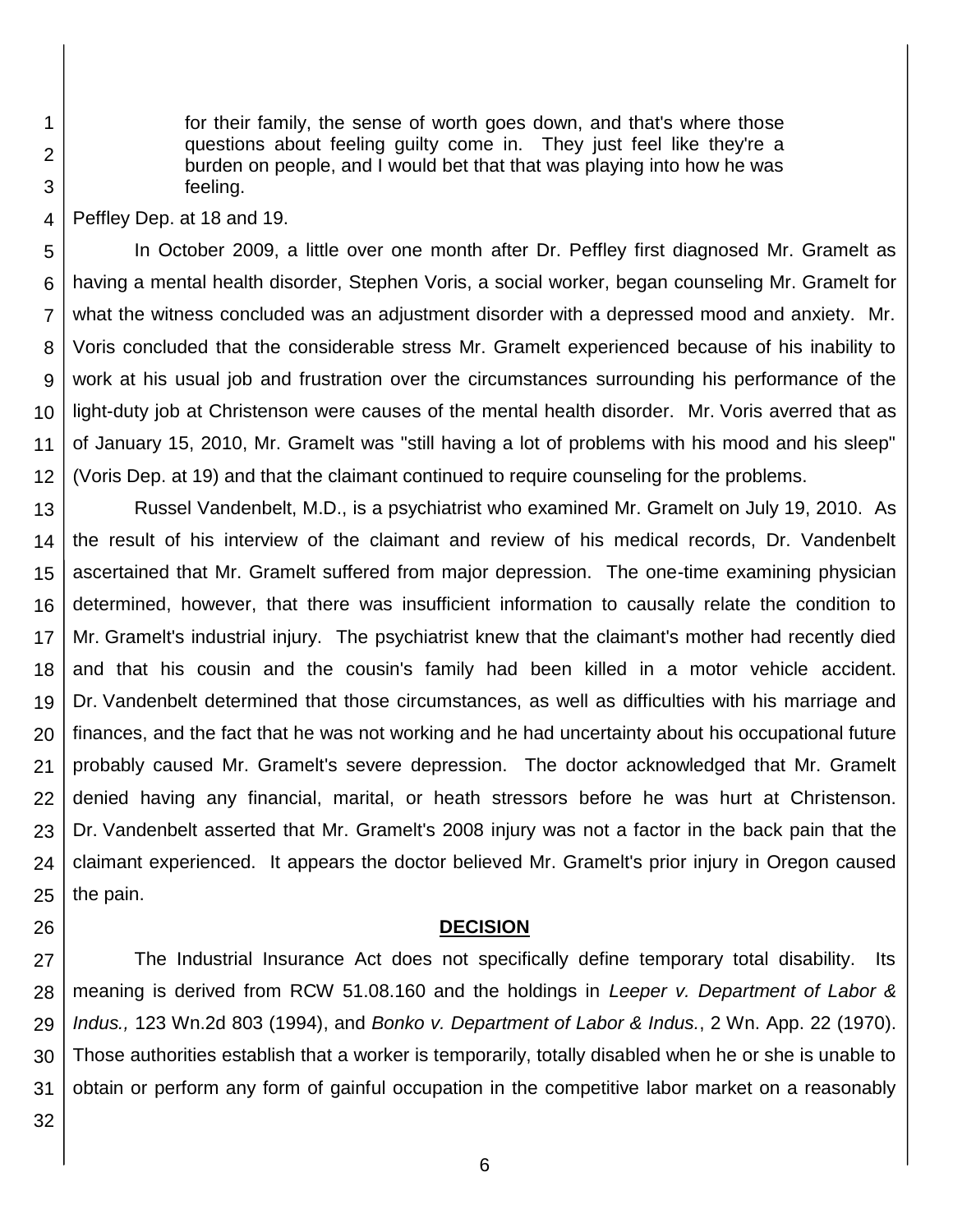1 2 continuous basis because of conditions proximately caused by the worker's industrial injury or occupational disease.

3 4 5 6 7 Mr. Gramelt was no longer eligible for time loss compensation benefits after July 7, 2009, because he began performing the job Christenson offered him the next day. Mr. Gramelt's earning capacity at that time was limited to the light-duty kinds of work he performed for the employer. Pursuant to RCW 51.32.090(3), the Department properly determined that the claimant was eligible for loss of earning power benefits after he began that job.

8 9 10 In the appeal assigned Docket No. 09 21629, the September 14, 2009 Department order in which the Department terminated Mr. Gramelt's time loss compensation benefits after July 7, 2009, is correct and is affirmed.

11

## Mr. Gramelt's Time Loss Compensation and Loss of Earning Power Benefits

12 13 14 15 16 17 RCW 51.08.178 declares the wages a worker received from all employment at the time he or she was injured is one basis for the worker's rate of time loss compensation benefits. In relevant part, the statute specifies that the reasonable value of boarding and housing an employer pays a worker shall be included in the calculation. We are convinced that the zone pay Christenson paid to Mr. Gramelt was intended to compensate him for housing and boarding, and it should have been included in the Department's wage replacement benefit formula.

18 19 20 21 The Department should also have included Mr. Gramelt's two children who were over the age of 18 but attending college as his dependents. In RCW 51.08.030, the Washington Legislature defined "child" as including children who are less than 23 years old and who are permanently enrolled at a full time course in an accredited school.

22 23 24 25 26 No authority in statute, regulation, or case law exists for us to agree with Mr. Gramelt's argument that the Department should have taken into account the parking costs he incurred in order to work at Christenson's Portland office when it calculated his loss of earning power benefits. In the appeal assigned Docket No. 09 21726, the Department decision dated October 16, 2009, is affirmed.

27 28 29 30 31 Based on the evidence before us, we are persuaded that when it established Mr. Gramelt's monthly rate of time loss compensation benefits, the Department should have taken into consideration that he had three dependents and that his earnings were \$43.15 per hour on the date he was injured. The October 30, 2009 Department order on appeal under Docket No. 09 23363, is reversed and this matter is remanded to the Department with direction to take those factors into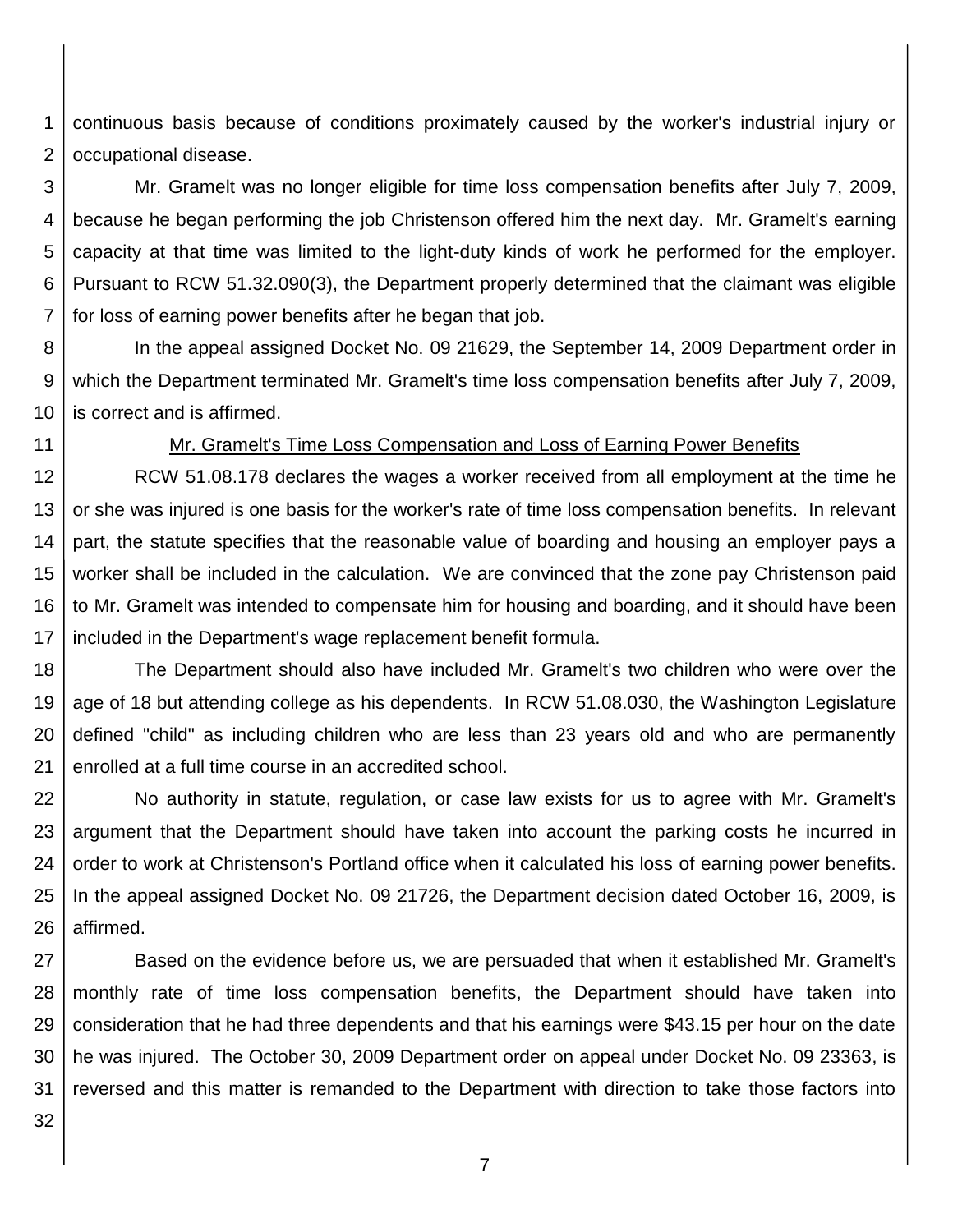1 2 account when it recalculates Mr. Gramelt's monthly rate of time loss compensation benefits, and to take such other and further action as follow from the recalculation.

3 4 5 6 7 8 Because the Department erroneously established Mr. Gramelt's monthly rate of time loss compensation benefits, it follows that the loss of earning power orders it issued on appeal under Docket Nos. 10 10725, 10 10726, 10 11821, and 10 12524 are incorrect and must be reversed. The matters are remanded to the Department with direction to recalculate Mr. Gramelt's loss of earning power benefits in accordance with the recalculation it makes regarding his rate of time loss compensation benefits, and to take such other and action as the law and the facts dictate.

9

### The Mental Health Condition

10 11 12 13 The evidence unambiguously establishes that Mr. Gramelt suffered from major depression on the date when the Department closed his claim. The only truly contested issue relevant to the claimant's mental health condition was whether his injury at Christenson was a proximate cause of the disorder.

14 15 16 17 18 19 A worker's industrial injury or occupational disease need be only one proximate cause of a condition in order for him or her to receive workers' compensation coverage for the condition. *Wendt v. Department of Labor & Indus.,* 18 Wn. App. 674 (1977); WPI 155.06. In this appeal, Dr. Peffley, who was Mr. Gramelt's attending physician, identified three probable proximate causes of the claimant's depression, two of which were the chronic pain generated by his industrial injury and his inability to work.

20 21 22 23 24 25 26 27 Dr. Vandenbelt, who examined Mr. Gramelt only once, declared that the claimant's injury at Christenson and its consequences were not proximate causes of the major depression that he diagnosed. The psychiatrist decided that Mr. Gramelt's industrial injury did not play any causative role in the claimant's chronic pain. Dr. Vandenbelt testified: "I said that his back problems were not new and that they did not arise as a result of an occupational injury." Vandenbelt Dep. at 36. The record clearly established that after he recovered from the surgery he had in Oregon, Mr. Gramelt returned to work as a journeyman electrician without any restrictions and without any need for treatment up to the date when he was injured at Goldendale.

28 29 30 31 32 Dr. Vandenbelt explained that the real proximate causes of Mr. Gramelt's major depression were his "current difficulties with marital distress, that he was currently not working, that he had financial stress, and that he had uncertainty about his occupational future; in other words, what he was going to do occupationally in the future." Vandenbelt Dep. at 22. Mr. Gramelt maintained that he did not experience any of those problems before he was injured at Christenson and no evidence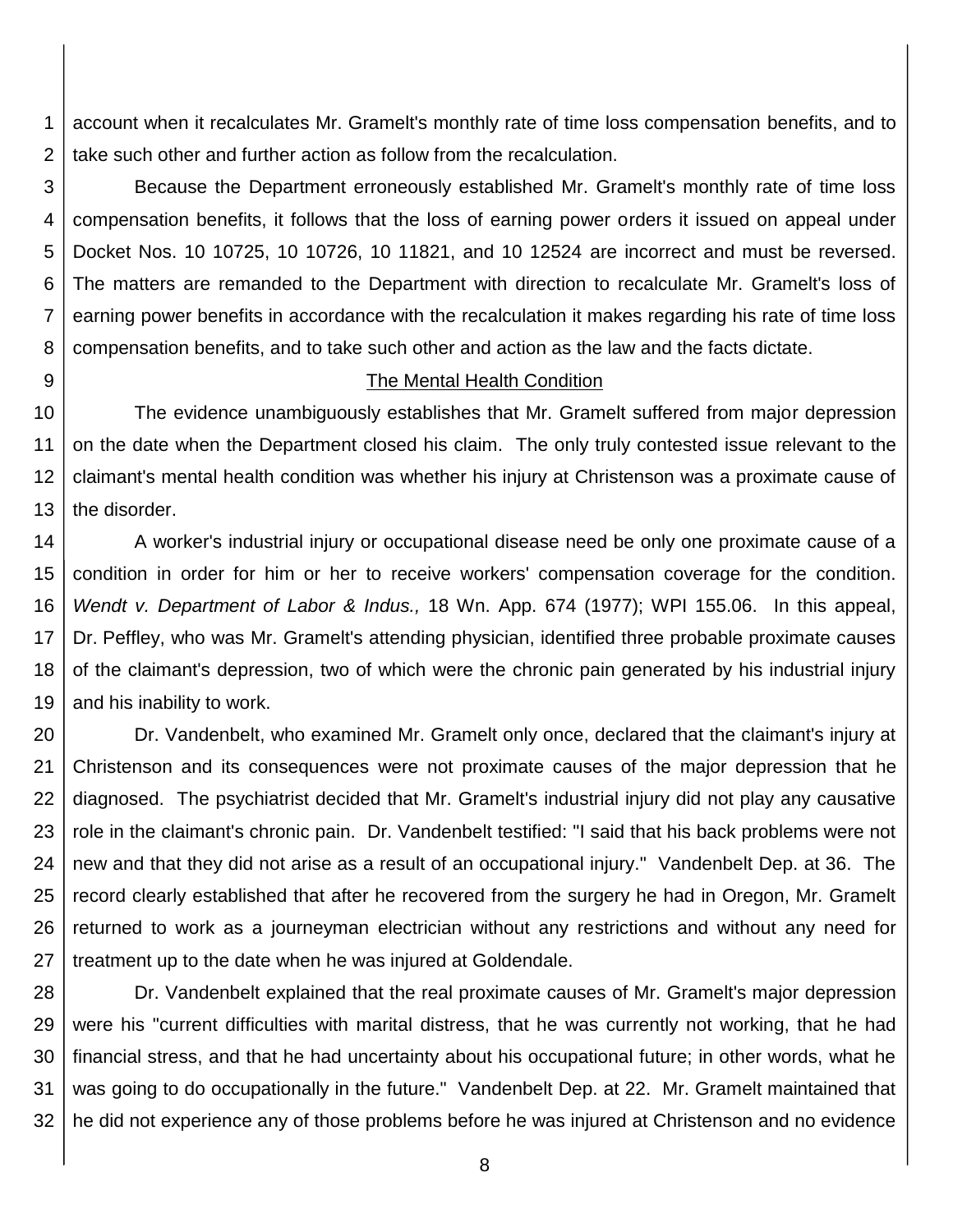1 2 in the record suggests otherwise. Indeed, as a journeyman electrician, Mr. Gramelt's usual hourly wage was \$34.15, and it does not appear that he had any extended periods of unemployment.

3 4 5 6 We find Dr. Vandenbelt's opinion regarding the proximate cause of Mr. Gramelt's depression to be unpersuasive because it is probable that the claimant's chronic pain and financial difficulties were generated by his industrial injury. A clear proximate cause connection between Mr. Gramelt's industrial injury and his uncertainty about his occupational future exists.

7 8 9 10 The psychiatrist recommended that Mr. Gramelt be treated for his depression by means of administration of antidepressant and antipsychotic medications and resumption of counseling/psychotherapy. Dr. Peffley also recommended that the claimant be treated for his depression.

11 12 13 14 15 For the foregoing reasons, we reverse the January 15, 2010 Department order on appeal under Docket No. 10 12125, and remand the matter to the Department with directions to issue an order in which it accepts responsibility for Mr. Gramelt's major depression, keeps the claim open for further proper and necessary treatment, and to thereafter take such other and further indicated action.

16

#### Validity of Christenson's Job Offer

17 18 19 20 21 22 Dr. Brett determined that Mr. Gramelt was able to perform the job Christenson offered him so long as he stopped and walked three times each way during his commute. Even though the claimant viewed the job as make-work that was not a permanent employment opportunity, the record as a whole was persuasive that Christenson employed people to perform the functions it had Mr. Gramelt do before it put the claimant in the light-duty position, and that the job was more probably than not permanent in nature.

23 24 25 26 27 Nevertheless, we are convinced that the clerical job was not valid as that word is used regarding vocational matters in industrial insurance claims. To be valid the employment had to be within Mr. Gramelt's relevant labor market. As WAC 296-19A-010(4) states in relevant part: "The labor market must be within a reasonable commuting distance and be consistent with the industrially injured or ill worker's physical and mental capacities."

28 29 30 "Reasonable" means: "Governed by or in accordance with reason or sound thinking;" "within the bounds of common sense;" "not extreme or excessive." *Webster's II New Riverside University Dictionary*, 980 (1994).

31 32 Mr. Gramelt's necessary round trip commute to and from Portland was 136 miles and unless he could find a more suitable spot for doing so, he had to pull to the side of the road six times and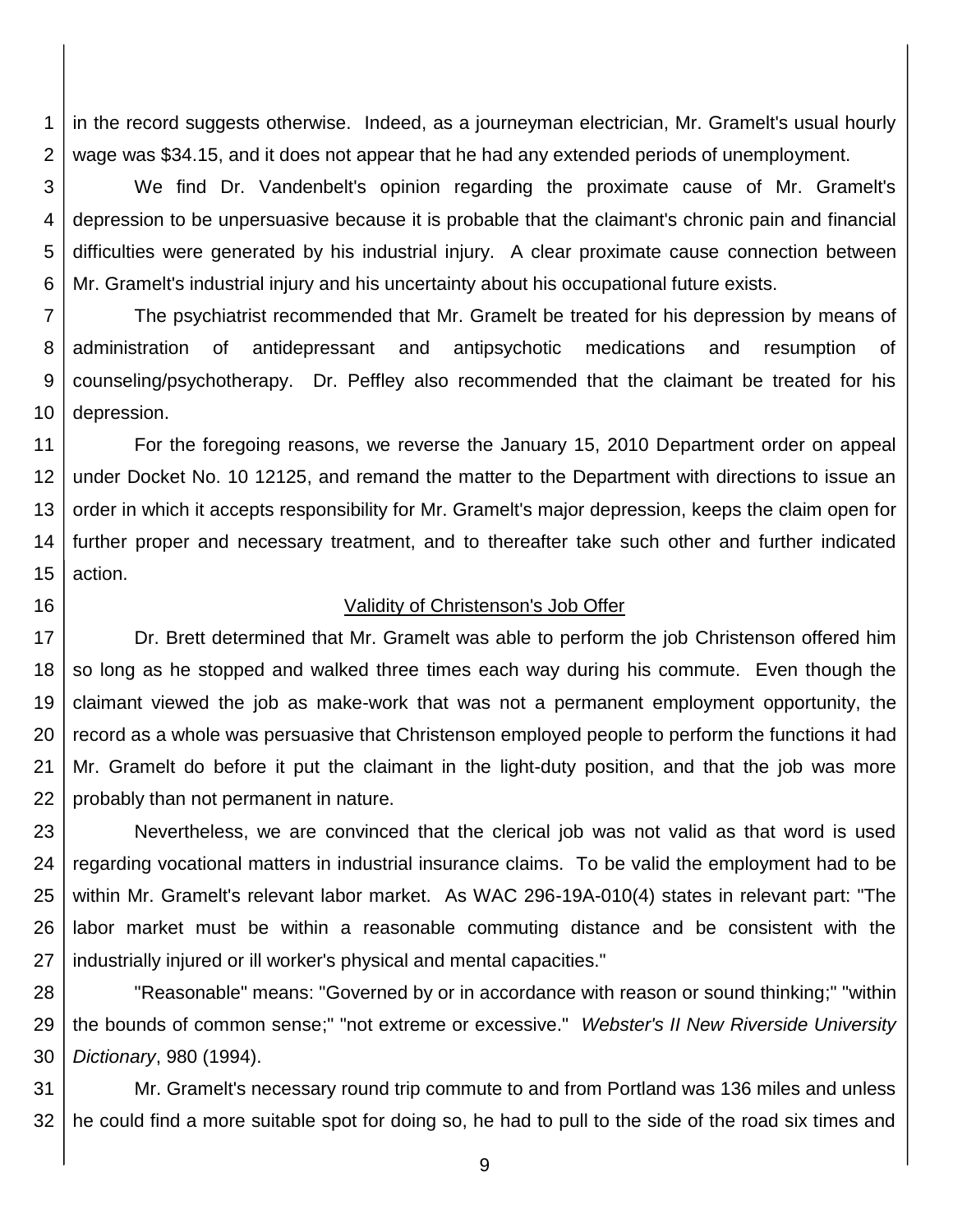1 2 3 walk for a total of 30 minutes each day during his drive. Under the circumstances, the commute was not reasonable because in view of Mr. Gramelt's work-related physical limitations, it was beyond the bounds of common sense, and was extreme and excessive.

4 5 6 7 In the appeal assigned Docket No. 09 21630, the November 13, 2009 Department order is reversed and the matter is remanded to the Department with direction to issue an order in which declares that Christenson's offer to Mr. Gramelt of clerical work in its Portland office is not valid and to thereupon take such other and further action as the law and the facts dictate.

# **FINDINGS OF FACT**

1. On December 29, 2008, the claimant, Richard M. Gramelt, filed an Application for Benefits with the Department of Labor and Industries, in which he alleged that he had been injured on December 2, 2008 [*sic* November 7, 2008], during the course of his employment with Christenson Electric, Inc. (Christenson). On February 6, 2009, the Department allowed the claim for the injury of November 7, 2008. Christenson protested the order on February 17, 2009, but the Department affirmed the provisions of the order on February 24, 2009.

8

9

10

11 12

13

14

22

23

24

25

26

27

28

29

30

31

- 15 16 17 18 19 20 21 On July 9, 2009, the Department ended payment of time loss compensation benefits to Mr. Gramelt as paid through July 7, 2009, for the stated reason that he was released to return to work. The order was communicated to Mr. Gramelt on July 13, 2009. The claimant protested the order on September 8, 2009. The Department affirmed the provisions of the order on September 14, 2009. On November 13, 2009, Mr. Gramelt filed a Notice of Appeal with the Board of Industrial Insurance Appeals from the Department order dated September 14, 2009. The Board agreed to hear the appeal and on January 4, 2010, under Docket No. 09 21629, it issued Order Granting Appeal.
	- On April 13, 2009, the Department established the rate of Mr. Gramelt's monthly time loss compensation benefits based on his status as a married individual with one dependent and whose wages were in the monthly sum of \$6,010.40 because he worked 8 hours per day, 5 days per week, and he was paid \$34.15 per hour and because Christenson contributed the sum of \$1,240.80 per month for health care benefits. Mr. Gramelt protested the order on April 17, 2009. The Department affirmed the provisions of the order on October 30, 2009. On December 23, 2009, Mr. Gramelt filed a Notice of Appeal with the Board from the order. The Board agreed to hear the appeal and on January 25, 2010, it issued Order Granting Appeal under Docket No. 09 23363.
		- On September 11, 2009, the Department paid loss of earning power benefits to Mr. Gramelt for the period from August 17, 2009, through August 30, 2009. The order was communicated to the claimant on September 14, 2009. Mr. Gramelt protested the order on November 12, 2009, but the Department affirmed the provisions of the order on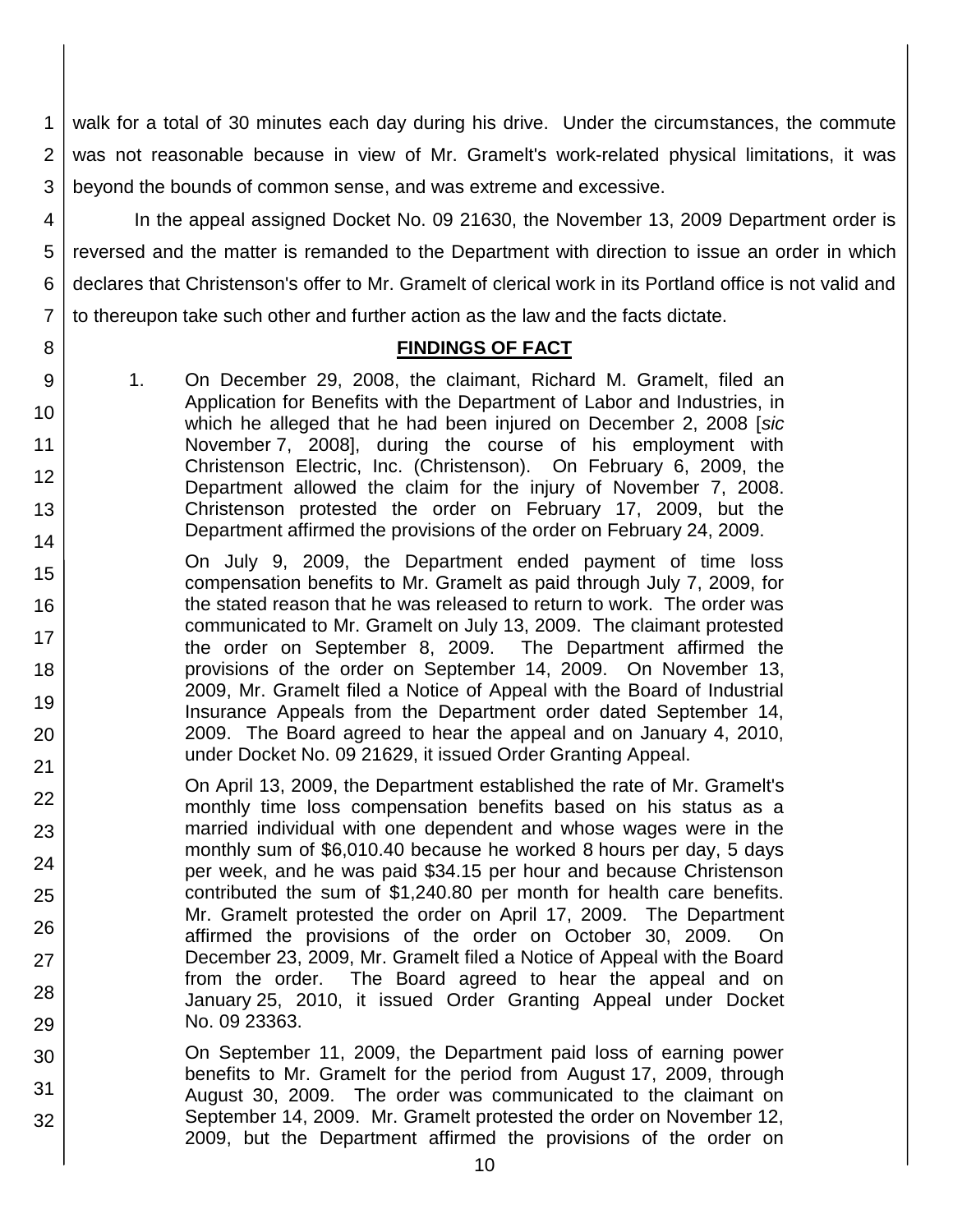November 25, 2009. On January 22, 2010, Mr. Gramelt filed a Notice of Appeal from the order with the Board. The Board agreed to hear the appeal and on February 4, 2010, under Docket No. 10 10725, it issued Order Granting Appeal.

1

2

3

4

5

6

7

8

9

10

11

12

13

14

15

16

17

18

19

20

21 22

23

24

25

26

27

28

29

30

31

32

On October 16, 2009, the Department issued a decision which advised Mr. Gramelt that parking fees could not be taken into consideration in setting his rate of loss of earning power benefits. On November 16, 2009, the claimant filed a Notice of Appeal with this Board from the decision and the Board agreed to hear the appeal. On January 4, 2010, the Board issued Order Granting Appeal under Docket No. 09 21726.

On November 2, 2009, the Department issued a decision in which it declared that the light duty job which Christenson offered to Mr. Gramelt was a valid job offer. On November 13, 2009, the claimant filed a Notice of Appeal with the Board from the Department decision. The Board agreed to hear the appeal and on January 4, 2010, under Docket No. 09 21630, it issued Order Granting Appeal.

On September 25, 2009, the Department paid loss of earning power benefits to the claimant for the period from August 31, 2009, through September 13, 2009. The claimant protested the order on November 24, 2009. The Department affirmed the provisions of the order on November 30, 2009. On January 22, 2010, Mr. Gramelt filed a Notice of Appeal with the Board, which agreed to hear the appeal and under Docket No. 10 10726, issued Order Granting Appeal on February 4, 2010.

On October 28, 2009, the Department paid loss of earning power benefits to Mr. Gramelt for the period from September 28, 2009, through October 11, 2009. Mr. Gramelt protested the order on December 23, 2009. The Department affirmed the provisions of the order on December 29, 2009. The claimant filed a Notice of Appeal with the Board from the December 29, 2009 order on February 17, 2010. On March 8, 2010, the Board agreed to hear the appeal and it issued Order Granting Appeal under Docket No. 10 11821.

On November 23, 2009, the Department paid loss of earning power benefits to the claimant for the period from October 26, 2009, through November 8, 2009. Mr. Gramelt protested the order on January 21, 2010, but on January 29, 2010, the Department affirmed the provisions of the November 23, 2009 order. Mr. Gramelt filed a Notice of Appeal with the Board from the order on March 4, 2010. Under Docket No. 10 12524, the Board agreed to hear the appeal and it issued Order Granting Appeal on March 15, 2010.

On January 15, 2010, the Department closed Mr. Gramelt's claim with compensation for permanent partial disability consistent with the degree of disability represented by Category 2 of WAC 296-20-280, but it did not issue any warrant because the Department determined that Mr. Gramelt suffered from the same degree of low back impairment prior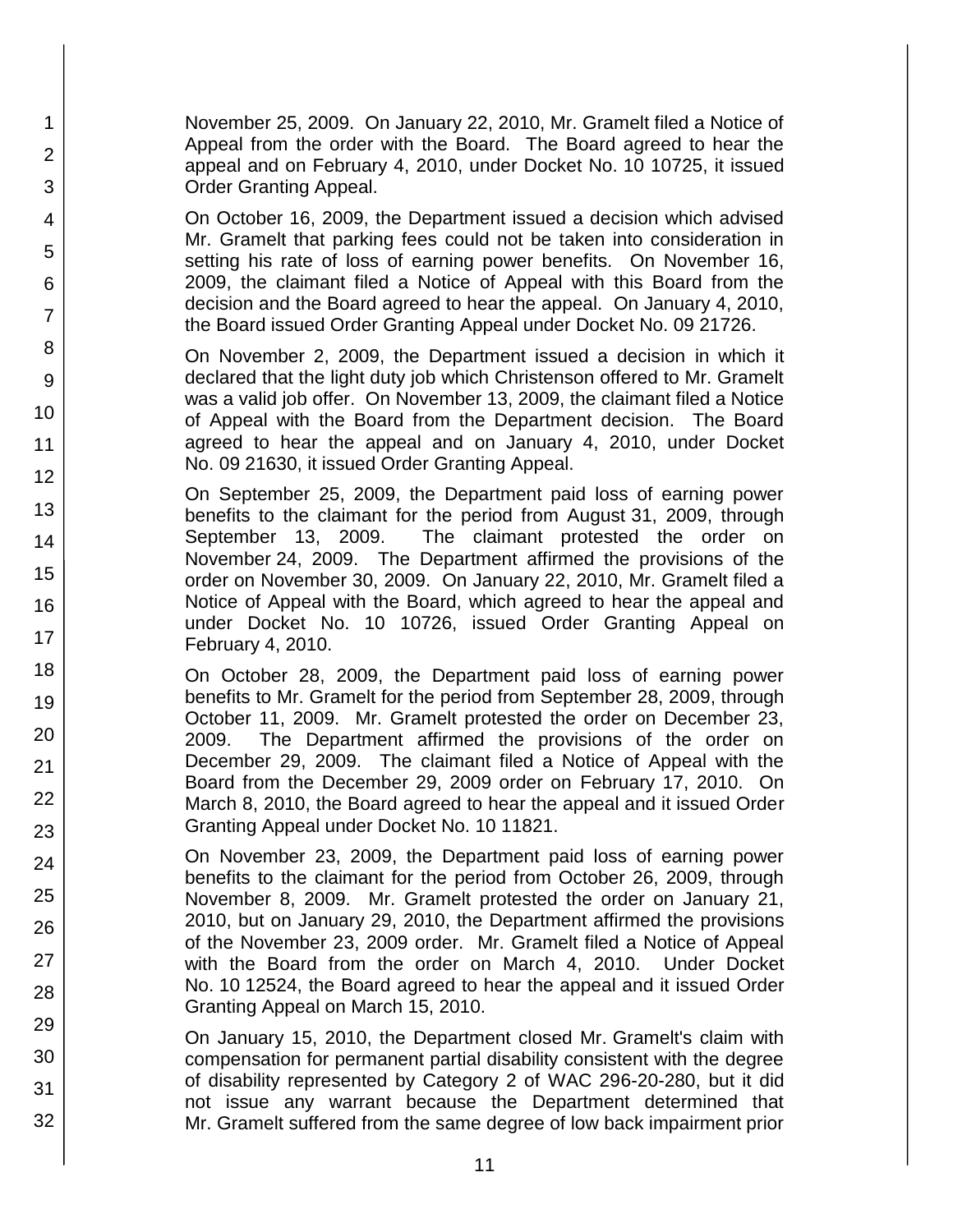to November 7, 2008. The claimant filed a Notice of Appeal with the Board from the Department order on February 26, 2010. On April 6, 2010, under Docket No. 10 12125, the Board agreed to hear the appeal and it issued Order Granting Appeal.

2. Mr. Gramelt was born on May 4, 1960. He graduated from high school and attended college for less than two years. The claimant's only relevant work experience has been as a journeyman electrician. He has lived in Dallas, Oregon for many years.

1

2

3

4

5

6

7

8

9

10

11 12

13

14

15

16

17

18

19

20

21 22

23

24

25

26

27

28

29

30

31

- 3. In 2007, Mr. Gramelt underwent laminectomy surgery at the L4-5 level of his spine. He recovered fully from the operation and approximately six months after the surgery, he returned to journeyman electrician work without restrictions.
- 4. On and before November 7, 2008, Christenson Electric, Inc. (hereafter Christenson), employed Mr. Gramelt to assist in erecting a windmill farm in the Goldendale, Washington area. The claimant's job required him to climb steps inside the body of windmills to a height of 300 feet and to work while suspended from a harness.
- 5. Because Christenson's work site was remote, the business paid the claimant \$9.00 per hour for "zone pay" as well as his usual wages of \$34.15 an hour. The employer also contributed \$1,240.80 per month for Mr. Gramelt's health care benefits.
- 6. Mr. Gramelt sustained a low back injury during the course of his employment with Christenson on November 7, 2008, when a co-worker lowered him to the ground during an exercise in which the workers practiced rescuing co-workers from windmills. As Mr. Gramelt reached the ground, the impact pushed his knees to his chest and the claimant experienced the immediate onset of low back and buttock pain.
- 7. Mr. Gramelt's industrial injury proximately caused a herniated disc at the L4-5 level of his spine for which on January 30, 2009, Darrell Brett, M.D., performed a left-sided laminectomy and discectomy for a recurrent disc herniation at the L4-5 level of the claimant's spine and he explored the L5-S1 spinal level. The industrial injury also caused Mr. Gramelt to develop chronic pain and major depression.
- 8. On November 7, 2008, Mr. Gramelt was married, one dependent lived with him and his wife, and two of his children, who were over the age of 18 but less than 23 years old, were attending an accredited college on a full-time basis.
- 9. As of July 8, 2009, Mr. Gramelt began working as a light duty job for Christenson in its Portland, Oregon office at the hourly wage of \$10. Other than temporarily performing this job, he was unable to obtain or perform any form of gainful occupation on a reasonably continuous basis.
	- 10. The difference in Mr. Gramelt's earning capacity when he performed light duty work for Christenson as compared to the wages he earned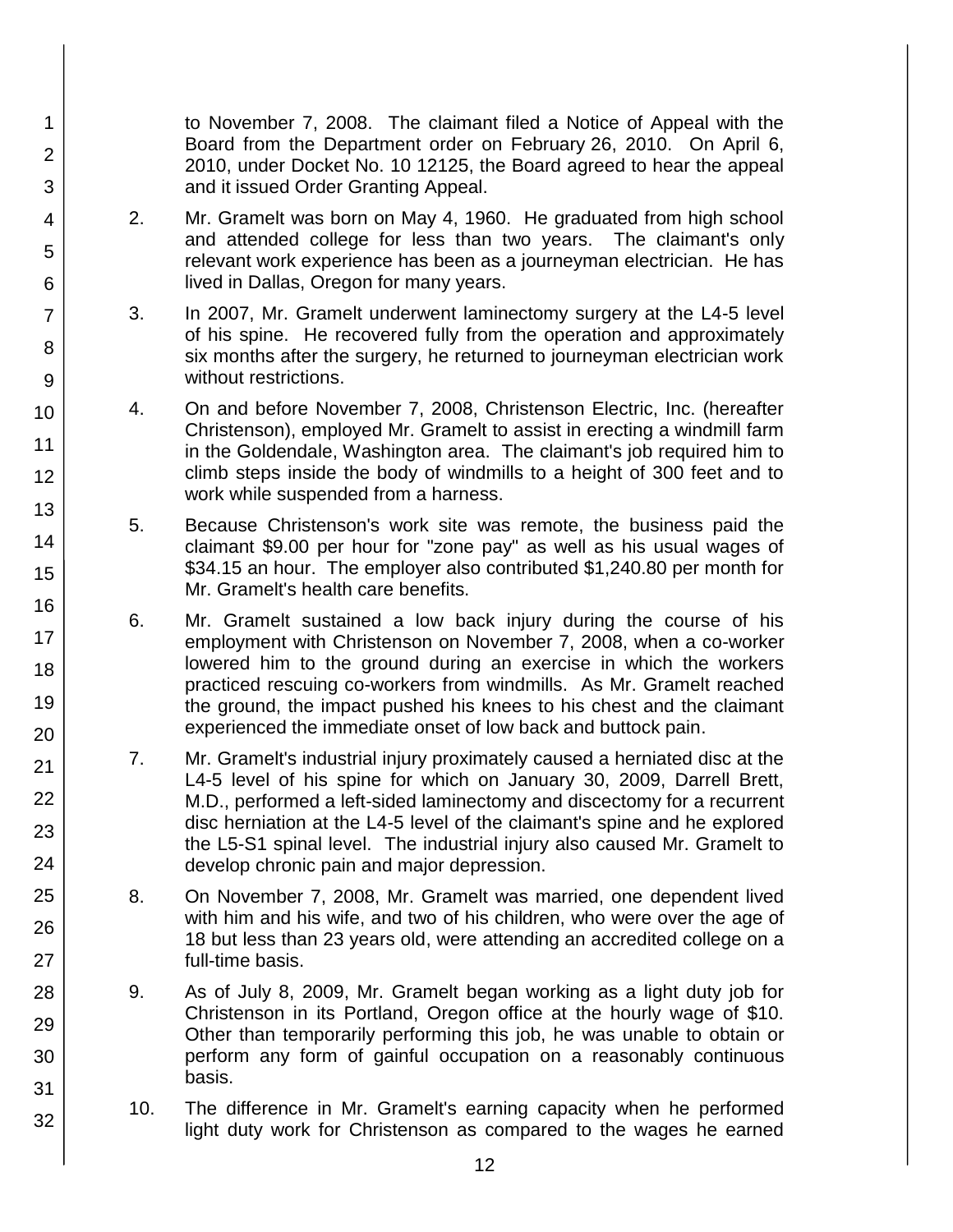when he was employed as a journeyman electrician exceeded 5 percent and the loss of earning power existed during the periods from August 17, 2009, through September 13, 2009, September 28, 2009, through October 11, 2009, and October 26, 2009, through November 8, 2009.

- 11. The light-duty job Christenson offered to Mr. Gramelt was permanent in nature, and Christenson employed other people to do the job before the claimant began doing so.
- 12. The distance between Dallas and Portland, Oregon is 68 miles.
- 13. In order to commute between Dallas and Portland, Oregon, Mr. Gramelt had to stop and walk about for five minutes three times during each leg of his commute because of the low back condition his injury at Christenson proximately caused.
- 14. Mr. Gramelt paid \$12.95 per day for parking during the time when he performed light duty work for Christenson at its Portland office.
- 15. Portland was not within Mr. Gramelts relevant labor market in view of the physical effects his industrial injury proximately caused.
- 16. As of January 15, 2010, the conditions which Mr. Gramelt's November 7, 2008 industrial injury proximately caused were not fixed and stable and the conditions required further proper and necessary treatment.

# **CONCLUSIONS OF LAW**

- 1. The Board of Industrial Insurance Appeals has jurisdiction over the parties to and the subject matters of these appeals.
- 2. In its order dated October 30, 2009, the Department incorrectly calculated Mr. Gramelt's monthly wages as that term is defined in RCW 51.08.178. The Department correctly determined that parking fees could not be used as a factor in establishing Mr. Gramelt's rate of loss of earning power benefits, as that term is used in RCW 51.32.090. Christenson's job offer to Mr. Gramelt was not valid because the job was not located within Mr. Gramelt's labor market as that term is defined in WAC296-19A-010(4).
- 3. As of July 8, 2009, other than temporarily performing a light-duty job at Christenson, Mr. Gramelt was a temporarily, totally disabled within the meaning of RCW 51.32.090.
- 4. The Department incorrectly calculated Mr. Gramelt's rate of loss of earning power benefits, as that term is used in RCW 51.32.090, for the period from August 17, 2009, through August 30, 2009.
- 5. The Department incorrectly calculated Mr. Gramelt's rate of loss of earning power benefits, as that term is used in RCW 51.32.090, during the period from August 31, 2009, through September 13, 2009.
- 17 18 19 20 21 22 23 24 25 26 27 28 29 30

1

2

3

4

5

6

7

8

9

10

11

12

13

14

15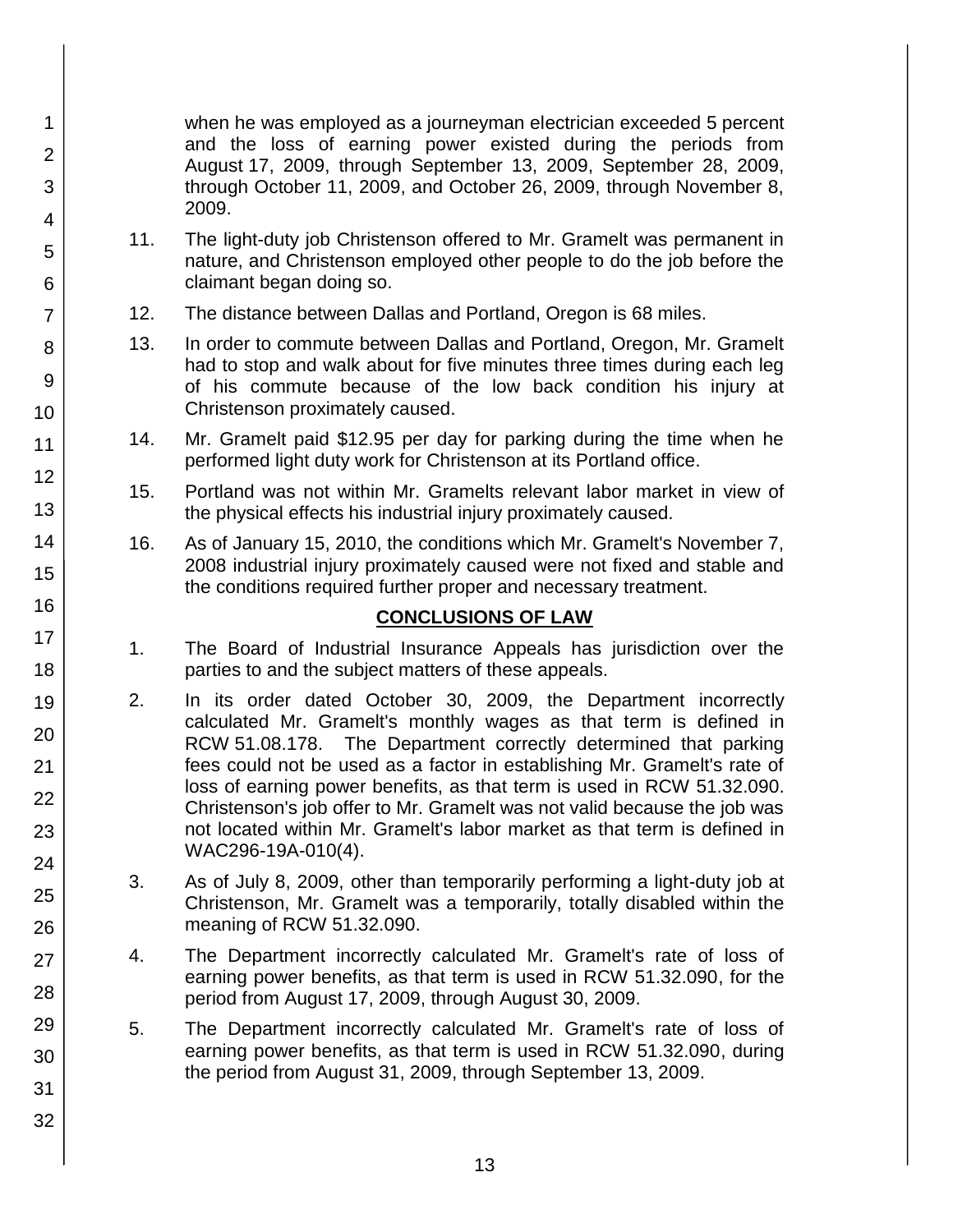- 6. The Department incorrectly calculated Mr. Gramelt's rate of loss of earning power benefits, as that term is used in RCW 51.32.090 during the period from October 26, 2009, through November 8, 2009.
- 7. As of January 15, 2010, the conditions that Mr. Gramelt's November 7, 2008, industrial injury proximately caused were not fixed and stable and they required further proper and necessary treatment within the meaning of RCW 51.36.010.
- 8. **Docket No. 09 21629:** The Department order dated September 14, 2009, is correct and is affirmed.
- 9. **Docket No. 09 21630:** The Department decision dated November 2, 2009, is incorrect and is reversed. This matter is remanded to the Department with directions to declare that Christenson's job offer to Mr. Gramelt was not valid and to thereafter take such other and further action as the law and the facts dictate.
- 10. **Docket No. 09 21726:** The Department order dated October 16, 2009, is correct and is affirmed.
- 11. **Docket No. 09 23363:** The October 30, 2009 order of the Department of Labor and Industries is incorrect and is reversed. This matter is remanded to the Department with directions to recalculate Mr. Gramelt's monthly rate of time loss compensation benefits, based on the facts that on November 7, 2008, Mr. Gramelt was married, he had three dependents, his earnings were \$43.15 per hour, and Christenson paid the monthly sum of \$1,240.80 for his health care benefits. The Department shall thereafter take such other and further action as the law and the facts dictate.
- 12. **Docket No. 10 10725:** The Department order dated November 25, 2009, is incorrect and is reversed. This matter is remanded to the Department with directions to recalculate Mr. Gramelt's rate of loss of earning power benefits from August 17, 2009, through August 30, 2009, and to take such other and further action as the law and the facts dictate.
- 13. **Docket No. 10 10726:** The Department order dated November 30, 2009 is incorrect and is reversed. This matter is remanded to the Department with directions to recalculate Mr. Gramelt's rate of loss of earning power benefits from August 31, 2009, through September 13, 2009, and to take such other and further action as the law and the facts dictate.
- 14. **Docket No. 10 11821:** The Department order dated December 29, 2009, is incorrect and is reversed. This matter is remanded to the Department with directions to recalculate Mr. Gramelt's rate of loss of earning power benefits from September 28, 2009, through October 11, 2009, and to take such other and further action as the law and the facts dictate.
- 

1

2

3

4

5

6

7

8

9

10

11

12

13

14

15

16

17 18

19

20

21

22

23

24

25

26

27

28

29

30

31